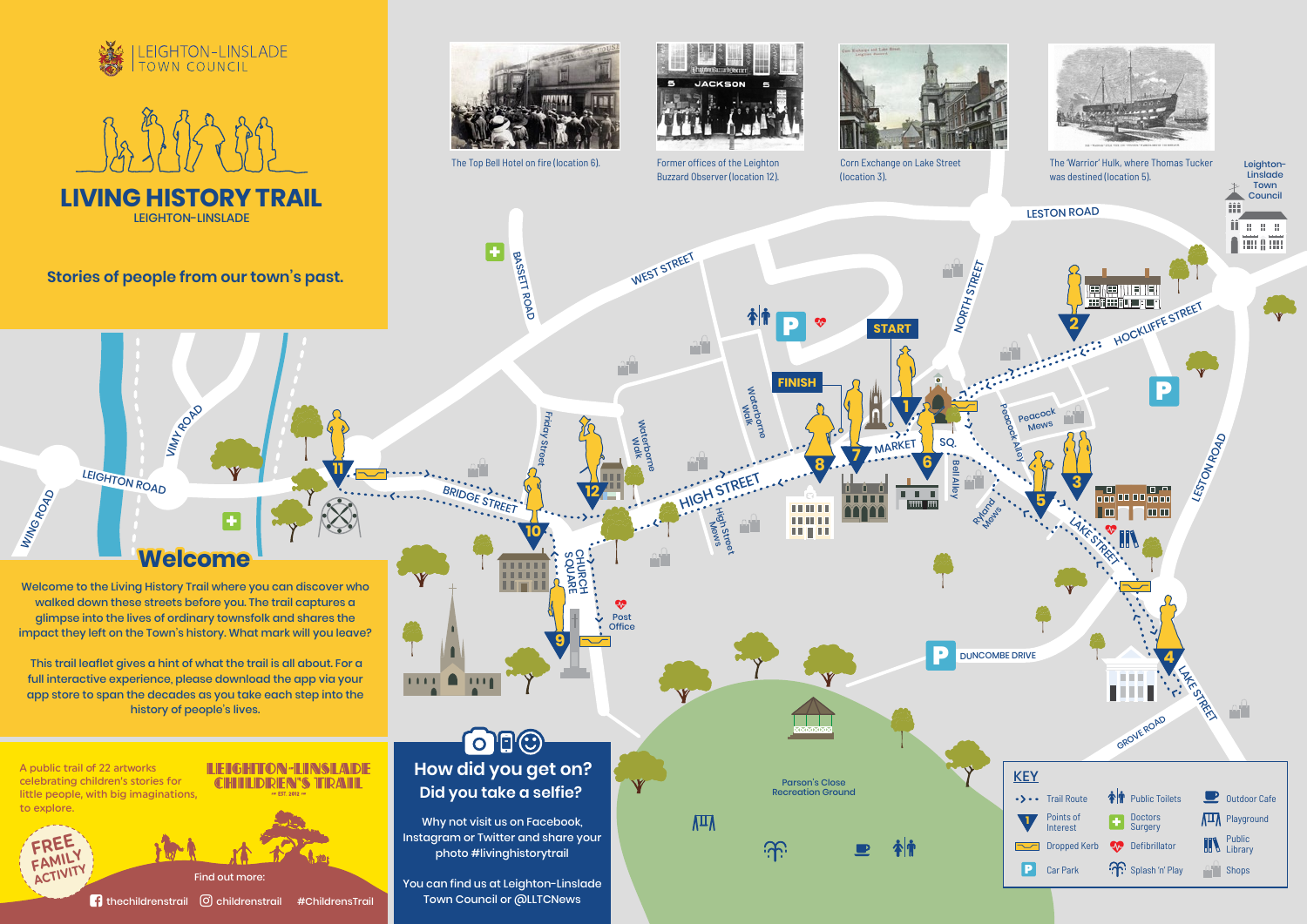company decided to share the money. The building was<br>originally the Town Hall, but from 1919 it became the fire station until a new station was built off Lake Street in 1963 station until a new station was built off Lake Street in 1963. originally the Town Hall, but from 1919 it became the fire company decided to share the money. The building was have been occasional payouts when a building's insurance have been occasional payouts when a building's insurance his firefighting would have been unpaid; instead there would his firefighting would have been unpaid; instead there would was in fact a butcher with premises in North Street. Originally, was in fact a butcher with premises in North Street. Originally, 1930s when this building was the town's fire station. Baker 1930s when this building was the town's fire station. Baker **1** Captain George Baker was Chief Fire Officer in the Captain George Baker was Chief Fire Officer in the **Market Square**

### Old Fire Station (with the clock tower) **CAPTAIN GEORGE BAKER Old Fire Station (with the clock tower),**  CAPTAIN GEORGE BAKER

Market Square

Belgium and was also awarded the Croix de Guerre - a French Although they were not qualified nurses, they learnt how to Red Cross volunteers like the many who volunteered here. honour for heroic acts. Edith was given the Order of St Sava. feed and tend the sick. Hilda was decorated for bravery in feed and tend the sick. Hilda was decorated for bravery in Although they were not qualified nurses, they learnt how to temporary hospital. Sisters Hilda and Edith Dickinson were temporary hospital. Sisters Hilda and Edith Dickinson were honour for heroic acts. Edith was given the Order of St Sava. Belgium and was also awarded the Croix de Guerre - a French Red Cross volunteers like the many who volunteered here. **3** This 1970s building is on the site of the former Corn Exchange, which during the First World War was a Exchange, which during the First World War was a This 1970s building is on the site of the former Corn

# Former Corn Exchange Building, Lake Street HIDA & EDITH DIOKINSON **Former Corn Exchange Building, Lake Street** HILDA & EDITH DICKINSON

1958. When the business folded three years later, they lost the<br>house. A third child meant they also needed more income. This survived the devastating town fire of 1645 survived the devastating town fire of 1645. This is the oldest residential building in Leighton Buzzard and<br>dates from 1550. Originally it was near fields, which meant it dates from 1550. Originally it was near fields, which meant it This is the oldest residential building in Leighton Buzzard and building allowed Betty to run a shop and they could live above building allowed Betty to run a shop and they could live above. house. A third child meant they also needed more income. This 1958. When the business folded three years later, they lost the Derbyshire with husband Thomas and their two children in **7** This building nouses a youth centre today, but tor 2<br>years until the 1980s it was 'Betty's Tops and Teens'<br>clothing store, run by Betty Holmes. Betty moved from clothing store, run by Betty Holmes. Betty moved from Derbyshire with husband Thomas and their two children in This building houses a youth centre today, but for 20 years until the 1980s it was 'Betty's Tops and Teens' This building houses a youth centre today, but for 20

#### **17 Hockliffe Street** BETTY HOLMES **17 Hockliffe Street** BETTY HOLMES

thanks to his gallant efforts to save the life of a ever recipient of the Distinguished Conduct Medal John Pouchot (known as Jack) became the youngest

ever recipient of the Distinguished Conduct Medal John Pouchot (known as Jack) became the youngest

thanks to his gallant efforts to save the life of a

comrade in the trenches of the First World War. He grew up here

<u>ဖ</u>

**The Top Bell, 10 Market Square**

The Top Bell, 10 Market Square

JOHN (JACK) POUCHOT

JOHN (JACK) POUCHOT

years old.

The military honour bestowed on him came when he was just 16 Westminster Rifles even though he was considerably underage.

The military honour bestowed on him came when he was just 16

Westminster Rifles even though he was considerably underage

**EQUAREMS @LLTCNEWS** 

Follow us on **W** @LLTCNEWS

in 1911. When war broke out, he signed up to the Queen's

**War Memorial, Church Square** HUBERT (BERT) GRIFFIN

**HUBERH (BERH) GENTEN** 

War Memorial, Church Square

known as the Bell Hotel. Emily tragically died in a fire at the pub at The Top Bell with his mother Emily, landlady of the pub, then comrade in the trenches of the First World War. He grew up here

at The Top Bell with his mother Emily, landlady of the pub, then

known as the Bell Hotel. Emily tragically died in a fire at the pub<br>in 1911. When war broke out, he signed up to the Queen's

Alfred Waterhouse in 1866 – who later designed the headlines when it was unveiled by young architect This building's statement design made national

headlines when it was unveiled by young architect

This building's statement design made national

Alfred Waterhouse in 1866 – who later designed the<br>Natural History Museum. Waterhouse was commissioned by

**The Bank Building, 2 Market Square** ALFRED WATERHOUSE

The Bank Building, 2 Market Square

**ALFRED WATERHOUSE** 

with steel and fitted with fine mahogany and ebony wood. Waterhouse delivered an eye-catching design reinforced wanted an impressive building to match their ambitions. the Bassetts, a prominent Quaker banking family, who Natural History Museum. Waterhouse was commissioned by

Waterhouse delivered an eye-catching design reinforced<br>with steel and fitted with fine mahogany and ebony wood

wanted an impressive building to match their ambitions the Bassetts, a prominent Quaker banking family, who

our town, this trail has been our town, this trail has been To celebrate the people of To celebrate the people of

manhunt in Victorian times - leading him to be arrested Thomas Tucker was a teenage thief who sparked a **Alley off Lake Street (exact location unknown)**

Thomas Tucker was a teenage thief who sparked a

The manhunt in Victorian times - leading him to be arrested<br>in an alley off this very street. The chimney sweep, 16 at the time,

was sentenced to 10 years' transportation' for stealing a silver

**8** Catherine 'Kitty' Towers inherited the grand Swan Hotel from her husband William after his unexpected death in 1893. Her fierce ambition saw her create a hotel<br>death in 1893. Her fierce ambition saw her create a hotel

while raising her three children. Kitty had to be tough,<br>talented and tactful. The service often extended to being

frequented by the rich, the royals and the landed gentry - all

THOMAS TUCKER

THOMAS TUCKER

Alley off Lake Street (exact location unknown)

prison ship. Few prisoners ever made it back home.

prison ship. Few prisoners ever made it back home.

**Theatre** 

## **TRAIL LIVING HISTORY TRAIL** LEIGHTON-LINSLADE **LIVING HISTORY** LEIGHTON-LINSLADE



It's just that sometimes, at a certain point, one stops telling them. 99 point, one stops telling them. **99**<br>Norton Author of The Borrower They can go on and on and on. Stories never really end. **SE** 

Mary Norton, Author of The Borrowers Mary Norton, Author of The Borrowers Download the Buzzard Trails app<br>for the full interactive experience. for the full interactive experience.

taken to Woolwich and placed aboard the Warrior Hulk, a floating the criminal to faraway colonies - mostly Australia. Tucker was Shepherd in Mill Road in 1839. Transportation involved relocating watch and a sum of money from the home of John and Jane was sentenced to 10 years 'transportation' for stealing a silver in an alley off this very street. The chimney sweep, 16 at the time,

taken to Woolwich and placed aboard the Warrior Hulk, a floating the criminal to faraway colonies - mostly Australia. Tucker was

watch and a sum of money from the home of John and Jane<br>Shepherd in Mill Road in 1839. Transportation involved relocating

additional information go to www.accessable.co.uk additional information go to www.accessable.co.uk take you via dropped kerbs for the whole trail. For take you via dropped kerbs for the whole trail. For

Download the trail app to access audio for each location. Download the trail app to access audio for each location.

13

factory producing fighter aircraft for the First World<br>War. But today, this Vimy Bomber propeller blade

recognises the instrumental part played by Morgan's factory

and the people who worked there. With thousands of men

The trail will take approximately 45 minutes to do in full,<br>to shorten the trail break it down and do sections on different visits. different visits.

building. Born in 1853, Mary was the daughter of local MP Buzzard's disabled community once centred on this very Mary Bassett's groundbreaking work with Leighton

Buzzard's disabled community once centred on this very Mary Bassett's groundbreaking work with Leightor

building. Born in 1853, Mary was the daughter of local MP<br>and banker Francis Bassett. In 1890, she began teaching people

11973 Leighton Buzzard Historical and Archaeological Society.<br>Bedfordshire Archive and Records Service. Leighton Buzzard Historical and Archaeological Society. Peter Hailes and the Leighton Buzzard Fire Station. Peter Hailes and the Leighton Buzzard Fire Station. Bedfordshire Archive and Records Service. The families of those featured in this trail. The families of those featured in this trail. lan and Arthur Summerfield. Ian and Arthur Summerfield. Leighton Buzzard Observer. Leighton Buzzard Observer. With special thanks to: With special thanks to: Colin Holmes. Colin Holmes.



**Lecton House, Lake Street** MARY BASSETT

Lecton House, Lake Street

MARY BASSETT

Mary's name is remembered by the town's Mary Bassett School. leatherwork for HM Queen Victoria at her Diamond Jubilee. worldwide. In 1887, the school was commissioned to do House. Many useful and beautiful products were exported grew, she moved them to the Temperance Hall - now Lecton with disabilities useful trades. As the popularity of the classes and banker Francis Bassett. In 1890, she began teaching people

Mary's name is remembered by the town's Mary Bassett School. leatherwork for HM Queen Victoria at her Diamond Jubilee

House. Many useful and beautiful products were exported<br>worldwide. In 1887, the school was commissioned to do

grew, she moved them to the Temperance Hall - now Lecton with disabilities useful trades. As the popularity of the classes

> Alexander Muddiman founded the Leighton Buzzard<br>Observer from this location in 1861. Muddiman was Alexander Muddiman founded the Leighton Buzzard and Linslade Gazette, the first edition contained a report of The newspaper celebrated 150 years in 2011, even receiving journalists. Originally called the Leighton Buzzard Observer and Linslade Gazette, the first edition contained a report of through Leighton Buzzard, causing a boy to break his leg.<br>The newspaper celebrated 150 years in 2011, even receiving journalists. Originally called the Leighton Buzzard Observer Observer from this location in 1861. Muddiman was through Leighton Buzzard, causing a boy to break his leg. born in Aylesbury about 1834 and came from a family of born in Aylesbury about 1834 and came from a family of a man from Hemel Hempstead 'furiously riding a horse' a man from Hemel Hempstead 'furiously riding a horse' a congratulatory letter from The Queen. a congratulatory letter from The Queen.

**6**

**5**

**4**

Hotel from her husband William after his unexpected Catherine 'Kitty' Towers inherited the grand Swan

Catherine 'Kitty' Towers inherited the grand Swan

**The Swan Hotel, 50 High Street**

The Swan Hotel, 50 High Street

KITTY TOWERS

KITTY TOWERS

Armistice Day 1920. Hubert Griffin's name is not on it, granite ever mined in Britain and was unveiled on This War Memorial is made from the largest block of

Armistice Day 1920. Hubert Griffin's name is not on it

This War Memorial is made from the largest block of

how I look forward to any photos of her."

how I look forward to any photos of her.

**Follow us on**  $\overline{\mathbb{O}}$  **@LLTCNEWS** 

Follow us on **O** @LLTCNEWS

said: "As I have never seen my baby daughter, you can imagine fighting abroad. One of the many letters of thanks Bert received would take pictures of servicemen's families to send to men 'Snapshots from Home' scheme where volunteer photographers Second World War. Too old to enlist, he joined the YMCA's but he played an important part in raising morale during the

fighting abroad. One of the many letters of thanks Bert received<br>said: "As I have never seen my baby daughter, you can imagine

would take pictures of servicemen's families to send to men 'Snapshots from Home' scheme where volunteer photographers Second World War. Too old to enlist, he joined the YMCA's but he played an important part in raising morale during the

visiting theatre acts performing at the nearby Corn Exchange their wives for a weekend. The Swan Hotel was also used by highly discreet about the activities of 'gentlemen' away from talented and tactful. The service often extended to being while raising her three children. Kitty had to be tough, frequented by the rich, the royals and the landed gentry - all death in 1893. Her fierce ambition saw her create a hotel

visiting theatre acts performing at the nearby Corn Exchang

their wives for a weekend. The Swan Hotel was also used by

highly discreet about the activities of 'gentlemen' away from

 **@LLTCNEWS Like us on**

Like us on **1** @LITCNEWS

created by Leighton-Linslade created by Leighton-Linslade Town Council to share some Town Council to share some of their stories. of their stories.

ALICE DUNLEAVY

 $C_{\mathcal{F}}^{\Delta}$ 

**ALICE DUNLEAVY** 

**Vimy Bomber propeller blade, Bridge Street** For years, Leighton Buzzard kept silent about a factory producing fighter aircraft for the First World War. But today, this Vimy Bomber propeller blade recognises the instrumental part played by Morgan's factory and the people who worked there. With thousands of men

For years, Leighton Buzzard kept silent about a

Vimy Bomber propeller blade, Bridge Street

male-dominated jobs – including at the Morgan's factory. One male-dominated jobs - including at the Morgan's factory. One Buzzard's stationmaster. Alice stayed at Morgan's until the Buzzard's stationmaster. Alice stayed at Morgan's until the of the workers was Alice Dunleavy, daughter of Leighton of the workers was Alice Dunleavy, daughter of Leighton serving abroad, women took on many previously serving abroad, women took on many previously actory shut in the late 1920s / early 1930s. factory shut in the late 1920s / early 1930s.

Download the Buzzard Trails app



Leighton-Linslade Town Council

Leighton-Linslade Town Council

| LEIGHTON-LINSLADE<br>| Town council

海

01525 631920

01525631920

www.leightonlinslade-tc.gov.uk

www.leightonlinslade-tc.gov.uk

Accessibility

Download the Buzzard Trails app for the full interactive experience.

Download the Buzzard Trails app for<br>the full interactive experience.



ccessibility

# EIGHTON-LINSLADE

A suggested circular route is outlined in the map, this will

A suggested circular route is outlined in the map, this will

The trail will take approximately 45 minutes to do in full,

to shorten the trail break it down and do sections on



This publication is printed on FSC certified stock

App Store **Coogle Play** 

and is sustainably sourced.



**10**

MARY NORTON

**MARY NORTON** 

**Cedars House, Leighton Middle School,** 

Cedars House, Leighton Middle School,

**Church Square**

Church Square

Mary Norton, author of the internationally-famous Borrowers books, is thought to have drawn inspiration

Mary Norton, author of the internationally-famous

Borrowers books, is thought to have drawn inspiration

for the enchanting world created for her tiny protagonists from this very building. This part of Leighton Middle School, known as The Cedars, built in 1855, was home to Mary Norton during part of her childhood. Her books mention the town on a couple of occasions, one referring to a 'Mr Frith of Leighton

for the enchanting world created for her tiny protagonists<br>from this very building. This part of Leighton Middle School,

known as The Cedars, built in 1855, was home to Mary Norton

during part of her childhood. Her books mention the town on a couple of occasions, one referring to a 'Mr Frith of Leighton

Buzzard' who would fix the grandfather clock.

Buzzard' who would fix the grandfather clock.

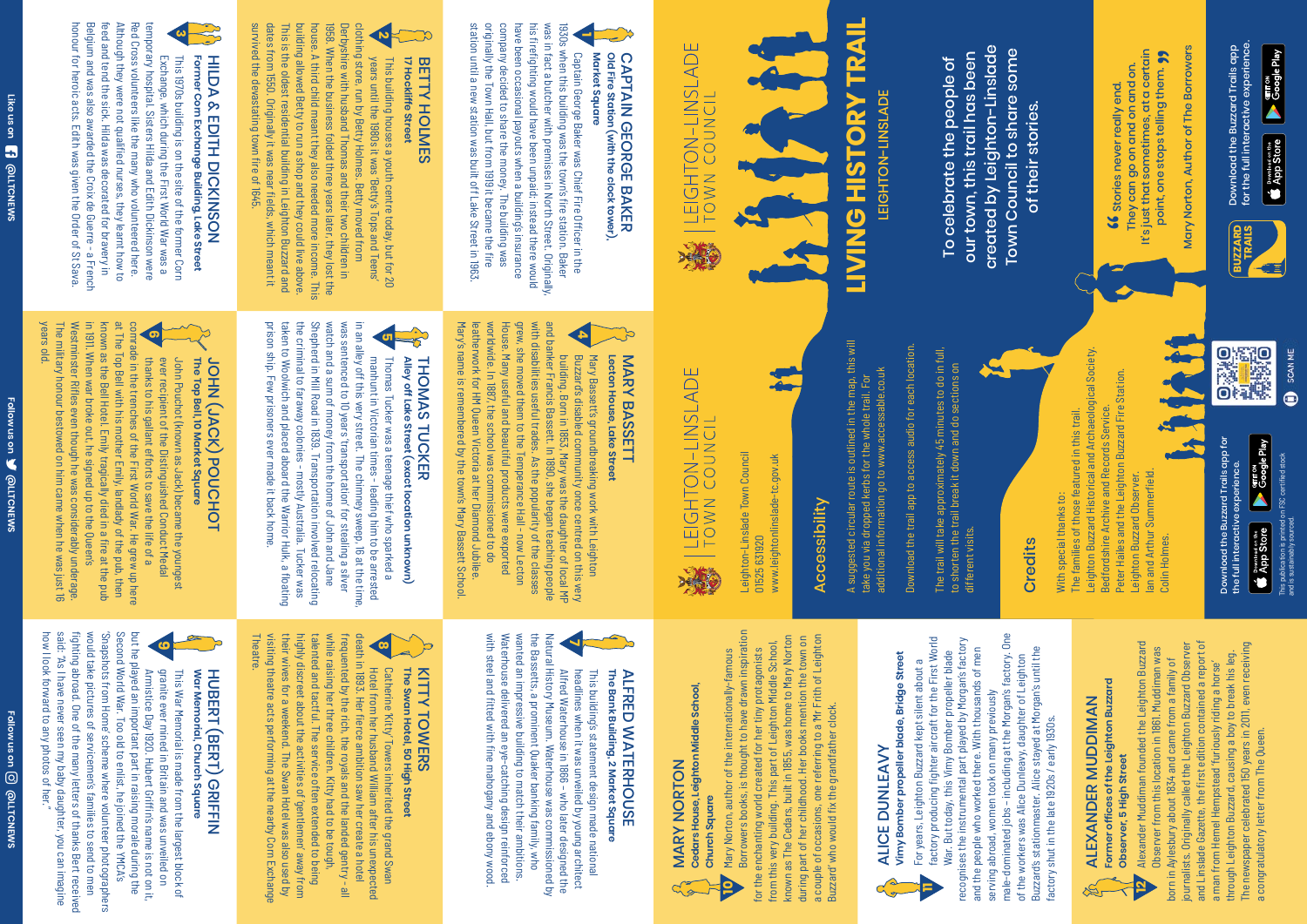#### CAPTAIN GEORGE BAKER **Old Fire Station (with the clock tower), Market Square**

BETTY HOLMES **17 Hockliffe Street**

survived the devastating town fire of 1645.

**1** Captain George Baker was Chief Fire Officer in the 1930s when this building was the town's fire station. Baker was in fact a butcher with premises in North Street. Originally, his firefighting would have been unpaid; instead there would have been occasional payouts when a building's insurance company decided to share the money. The building was originally the Town Hall, but from 1919 it became the fire station until a new station was built off Lake Street in 1963.

> This building houses a youth centre today, but for 20 years until the 1980s it was 'Betty's Tops and Teens'

clothing store, run by Betty Holmes. Betty moved from Derbyshire with husband Thomas and their two children in 1958. When the business folded three years later, they lost the house. A third child meant they also needed more income. This building allowed Betty to run a shop and they could live above. This is the oldest residential building in Leighton Buzzard and dates from 1550. Originally it was near fields, which meant it

**2**

#### HILDA & EDITH DICKINSON **Former Corn Exchange Building, Lake Street**

This 1970s building is on the site of the former Corn Exchange, which during the First World War was a temporary hospital. Sisters Hilda and Edith Dickinson were Red Cross volunteers like the many who volunteered here. Although they were not qualified nurses, they learnt how to feed and tend the sick. Hilda was decorated for bravery in Belgium and was also awarded the Croix de Guerre - a French honour for heroic acts. Edith was given the Order of St Sava. **3**

#### MARY BASSETT **Lecton House, Lake Street**

Mary Bassett's groundbreaking work with Leighton Buzzard's disabled community once centred on this very building. Born in 1853, Mary was the daughter of local MP and banker Francis Bassett. In 1890, she began teaching people with disabilities useful trades. As the popularity of the classes grew, she moved them to the Temperance Hall - now Lecton House. Many useful and beautiful products were exported worldwide. In 1887, the school was commissioned to do leatherwork for HM Queen Victoria at her Diamond Jubilee. Mary's name is remembered by the town's Mary Bassett School. **4**

#### THOMAS TUCKER

**Alley off Lake Street (exact location unknown)**

Thomas Tucker was a teenage thief who sparked a manhunt in Victorian times - leading him to be arrested in an alley off this very street. The chimney sweep, 16 at the time, was sentenced to 10 years 'transportation' for stealing a silver watch and a sum of money from the home of John and Jane Shepherd in Mill Road in 1839. Transportation involved relocating the criminal to faraway colonies - mostly Australia. Tucker was taken to Woolwich and placed aboard the Warrior Hulk, a floating prison ship. Few prisoners ever made it back home. **5**

#### JOHN (JACK) POUCHOT **The Top Bell, 10 Market Square**

John Pouchot (known as Jack) became the youngest ever recipient of the Distinguished Conduct Medal thanks to his gallant efforts to save the life of a comrade in the trenches of the First World War. He grew up here at The Top Bell with his mother Emily, landlady of the pub, then known as the Bell Hotel. Emily tragically died in a fire at the pub in 1911. When war broke out, he signed up to the Queen's Westminster Rifles even though he was considerably underage. The military honour bestowed on him came when he was just 16 years old. **6**

#### ALFRED WATERHOUSE **The Bank Building, 2 Market Square**

This building's statement design made national headlines when it was unveiled by young architect Alfred Waterhouse in 1866 – who later designed the Natural History Museum. Waterhouse was commissioned by the Bassetts, a prominent Quaker banking family, who wanted an impressive building to match their ambitions. Waterhouse delivered an eye-catching design reinforced with steel and fitted with fine mahogany and ebony wood. **7**

#### KITTY TOWERS **The Swan Hotel, 50 High Street**

**8** Catherine 'Kitty' Towers inherited the grand Swan Hotel from her husband William after his unexpected death in 1893. Her fierce ambition saw her create a hotel frequented by the rich, the royals and the landed gentry - all while raising her three children. Kitty had to be tough, talented and tactful. The service often extended to being highly discreet about the activities of 'gentlemen' away from their wives for a weekend. The Swan Hotel was also used by visiting theatre acts performing at the nearby Corn Exchange Theatre.

#### HUBERT (BERT) GRIFFIN **War Memorial, Church Square**

**9**

This War Memorial is made from the largest block of granite ever mined in Britain and was unveiled on Armistice Day 1920. Hubert Griffin's name is not on it,

but he played an important part in raising morale during the Second World War. Too old to enlist, he joined the YMCA's 'Snapshots from Home' scheme where volunteer photographers would take pictures of servicemen's families to send to men fighting abroad. One of the many letters of thanks Bert received said: "As I have never seen my baby daughter, you can imagine how I look forward to any photos of her."

#### **Like us on @LLTCNEWS Follow us on @LLTCNEWS Follow us on @LLTCNEWS**